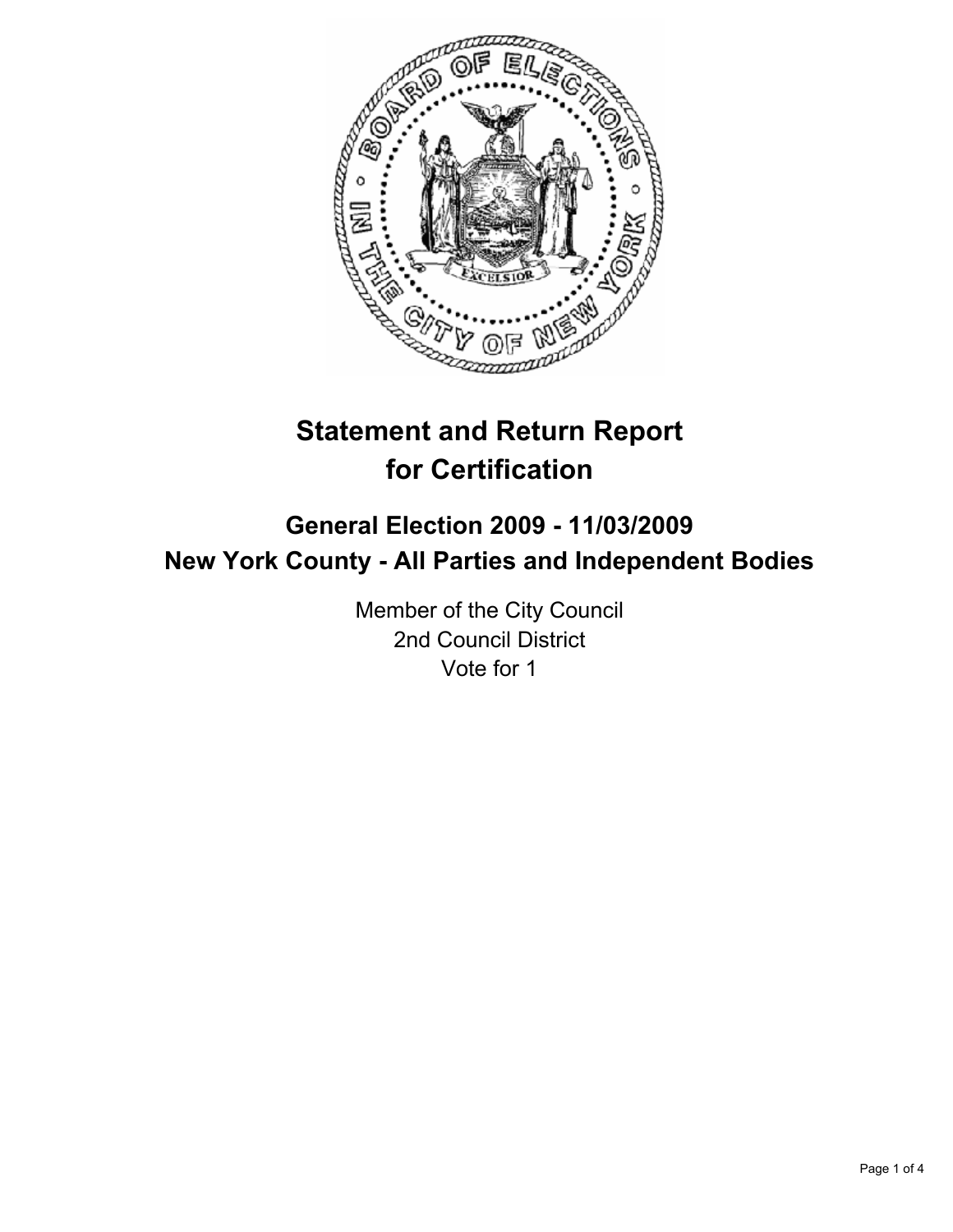

#### **Assembly District 64**

| <b>PUBLIC COUNTER</b>           | 3,919 |
|---------------------------------|-------|
| <b>EMERGENCY</b>                | 2     |
| ABSENTEE/MILITARY               | 43    |
| AFFIDAVIT                       | 49    |
| <b>Total Ballots</b>            | 4,013 |
| ROSIE MENDEZ (DEMOCRATIC)       | 2,525 |
| BRYAN A COOPER (REPUBLICAN)     | 433   |
| ROSIE MENDEZ (WORKING FAMILIES) | 278   |
| SARA LESCZYNSKI (WRITE-IN)      |       |
| <b>Total Votes</b>              | 3.237 |
| Unrecorded                      | 776   |

#### **Assembly District 66**

| PUBLIC COUNTER                  | 5,596 |
|---------------------------------|-------|
| <b>EMERGENCY</b>                | 21    |
| ABSENTEE/MILITARY               | 98    |
| <b>AFFIDAVIT</b>                | 74    |
| <b>Total Ballots</b>            | 5,789 |
| ROSIE MENDEZ (DEMOCRATIC)       | 3,760 |
| BRYAN A COOPER (REPUBLICAN)     | 729   |
| ROSIE MENDEZ (WORKING FAMILIES) | 547   |
| FULL PUBLIC FUNDING (WRITE-IN)  |       |
| <b>Total Votes</b>              | 5,037 |
| Unrecorded                      | 752   |

#### **Assembly District 74**

| PUBLIC COUNTER                  | 15,059 |
|---------------------------------|--------|
| <b>EMERGENCY</b>                | 21     |
| ABSENTEE/MILITARY               | 251    |
| AFFIDAVIT                       | 196    |
| <b>Total Ballots</b>            | 15,527 |
| ROSIE MENDEZ (DEMOCRATIC)       | 10,320 |
| BRYAN A COOPER (REPUBLICAN)     | 2,003  |
| ROSIE MENDEZ (WORKING FAMILIES) | 884    |
| LESLIE SNYDER (WRITE-IN)        | 2      |
| <b>Total Votes</b>              | 13,209 |
| Unrecorded                      | 2.318  |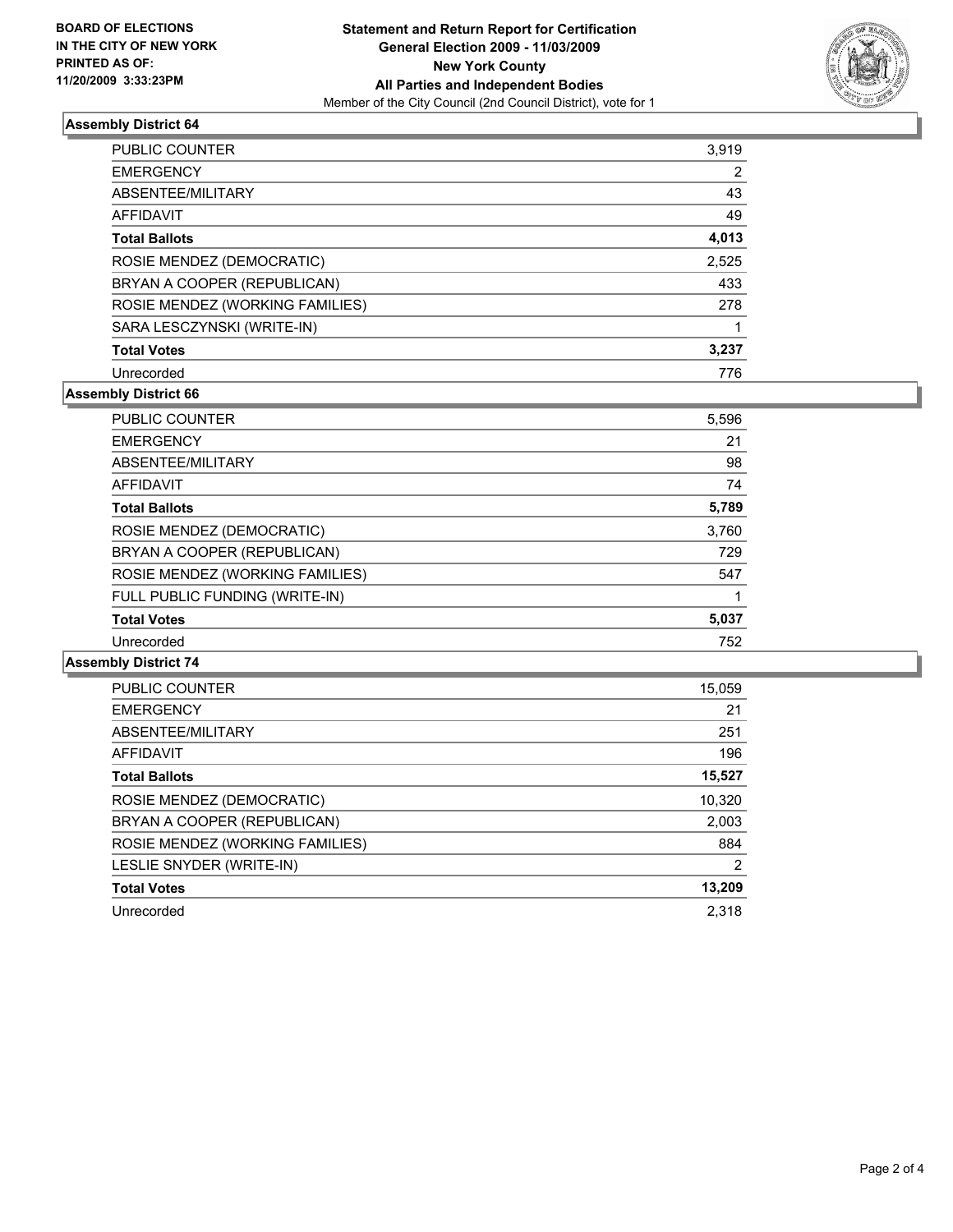

### **Assembly District 75**

| <b>PUBLIC COUNTER</b>           | 2,502 |
|---------------------------------|-------|
| <b>EMERGENCY</b>                | 0     |
| ABSENTEE/MILITARY               | 50    |
| AFFIDAVIT                       | 39    |
| <b>Total Ballots</b>            | 2,591 |
| ROSIE MENDEZ (DEMOCRATIC)       | 1,540 |
| BRYAN A COOPER (REPUBLICAN)     | 607   |
| ROSIE MENDEZ (WORKING FAMILIES) | 98    |
| <b>Total Votes</b>              | 2,245 |
| Unrecorded                      | 346   |